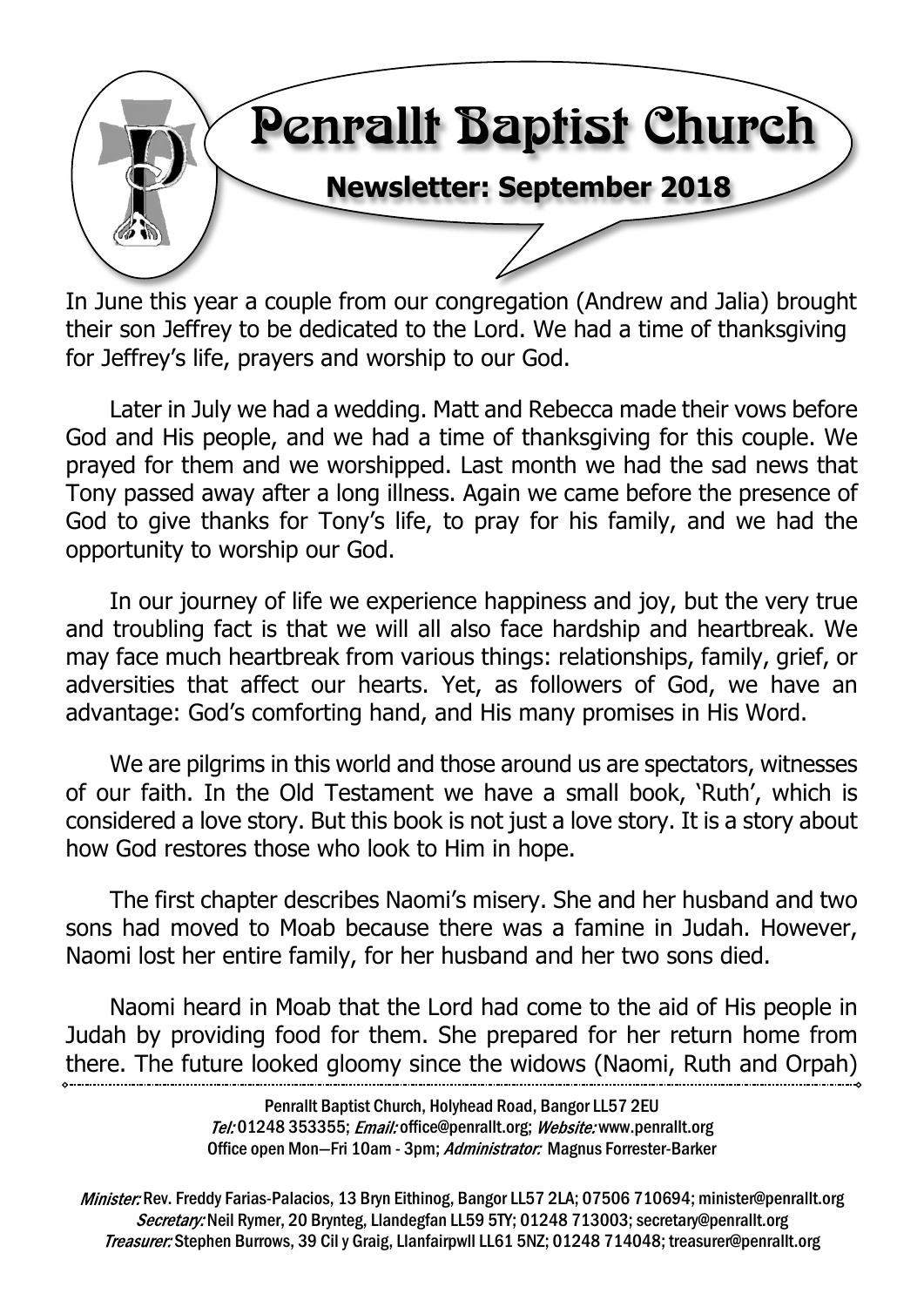would have been forced to sell their possessions just to survive; a life of poverty was imminent. Therefore Naomi encouraged her daughters-in-law to find new husbands.

Orpah saw this as a new beginning so she kissed her mother-in-law goodbye and decided to walk away to pursue happiness elsewhere. On the other hand Ruth, who it seems to me had been watching Naomi's faith, decided to stay with her. Verse 14 says, "… but Ruth cleaved unto her."

Ruth had witnessed Naomi's attitude towards life and she herself made a statement of faith. In Ruth 1:16 we read, 'But Ruth replied, "Don't urge me to<br>leave you or turn back from you. Where you go I will go, and where you stay I will stay. Your people will be my people and your God my God."

This is a powerful testimony about how we can influence people. Yes! There was adversity, hardship and sadness, but our faithful God was there all the time; for He is faithful in His business of loving and providentially caring for His people. Ruth became the great-grandmother of King David (see Ruth 4:17).

Sometimes we do not understand our circumstances. Maybe you are going through a challenging time in your life (an illness, a new city, a new job, broken relationships, etc…). When we trust God we recognize that, here on earth, we may never fully understand His purposes with our limited minds. We don't need to understand, but rather to trust.

Struggles, uncertainty and tragedy may come, but by faith we learn that our Lord is at work at all times; when we rejoice, when we are hopeful, happy and when we are sad, for as William Cowper said, 'Behind a frowning providence, he hides a smiling face'.

Perhaps you are about to start a new job this month, or take up a degree course, or embark on a new venture in your business or church. Let's remember that people are watching us as we face our everyday challenges in life. May the Lord help us to be a good influence as Naomi was, so our friends, fellow workers or relatives, as a result of our testimonies, can say, 'Your people will be my people and **your God will be my God**'.

Freddy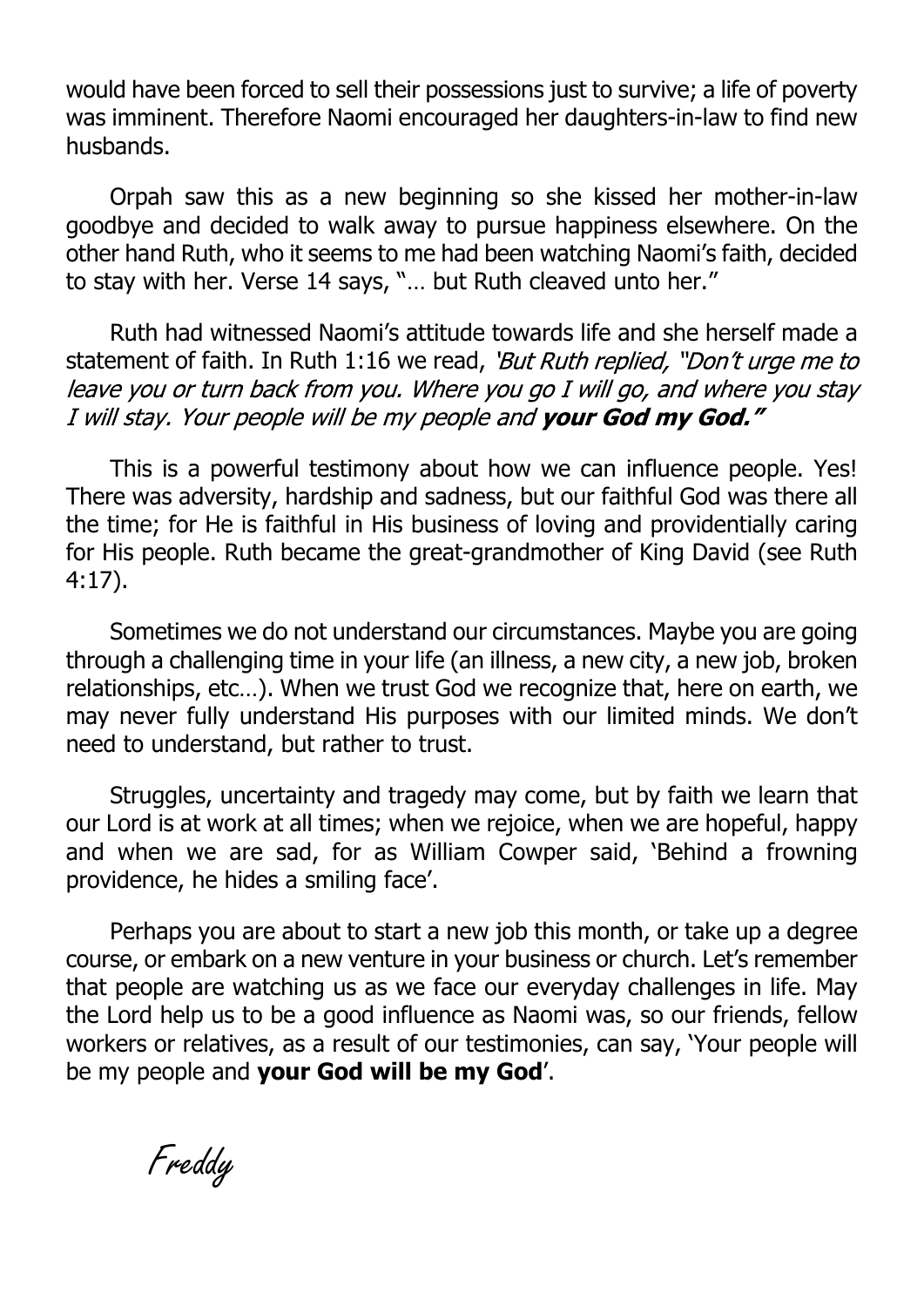# **Services This Month**

Our minister, Freddy Farias-Palacios, will be the speaker at all services except where otherwise noted below. Donald Poirot is a church member. Amy Burrows works with Gobaith Môn, taking the gospel into secondary schools on Anglesey.

#### **2nd September**

| 10:30am                    | God works through His servants<br>(Experiencing God #4)                                                            | Exodus 2:23–25,<br>$3:7 - 10;$        |  |  |  |
|----------------------------|--------------------------------------------------------------------------------------------------------------------|---------------------------------------|--|--|--|
|                            |                                                                                                                    | 1 Cor. 1:26-31                        |  |  |  |
| 6:00 <sub>pm</sub>         | <b>Communion Service</b><br>God's blessings to the righteous<br>(Lessons from Psalms #9)                           | Psalm 92:10-15                        |  |  |  |
| 9 <sup>th</sup> September  |                                                                                                                    |                                       |  |  |  |
|                            | 10:30am Speaker: Donald Poirot<br><b>What think ye of Christ?</b>                                                  | <i>Matthew 16:13,</i><br>$27:11 - 26$ |  |  |  |
| 6:00pm                     | Speaker: Amy Burrows<br><b>Identity in being a child of God</b>                                                    | Galatians 4                           |  |  |  |
| 16 <sup>th</sup> September |                                                                                                                    |                                       |  |  |  |
|                            | 10:30am Looking to God<br>(Experiencing God #5)                                                                    | Psalm 20:7;<br>John 12:23-25          |  |  |  |
| 6:00pm                     | <b>Where is God?</b><br>(Lessons from Psalms #10)                                                                  | Psalm 115:1–8                         |  |  |  |
| 23 <sup>rd</sup> September |                                                                                                                    |                                       |  |  |  |
|                            | 10:30am God pursues a love relationship (part 1)                                                                   |                                       |  |  |  |
|                            | (Experiencing God #6)                                                                                              | <i>Matthew 22:37-38</i>               |  |  |  |
| 6:00pm                     | A call to faith<br>(Lessons from Psalms #11)                                                                       | Psalm 115:9-11                        |  |  |  |
| 30 <sup>th</sup> September |                                                                                                                    |                                       |  |  |  |
| $10:30$ am                 | <b>Communion Service</b><br>God pursues a love relationship (part 2)<br><i>Luke 19:10</i><br>(Experiencing God #7) |                                       |  |  |  |
| 6:00 <sub>pm</sub>         | A call to thanksgiving<br>(Lessons from Psalms #12)                                                                | Psalm 116                             |  |  |  |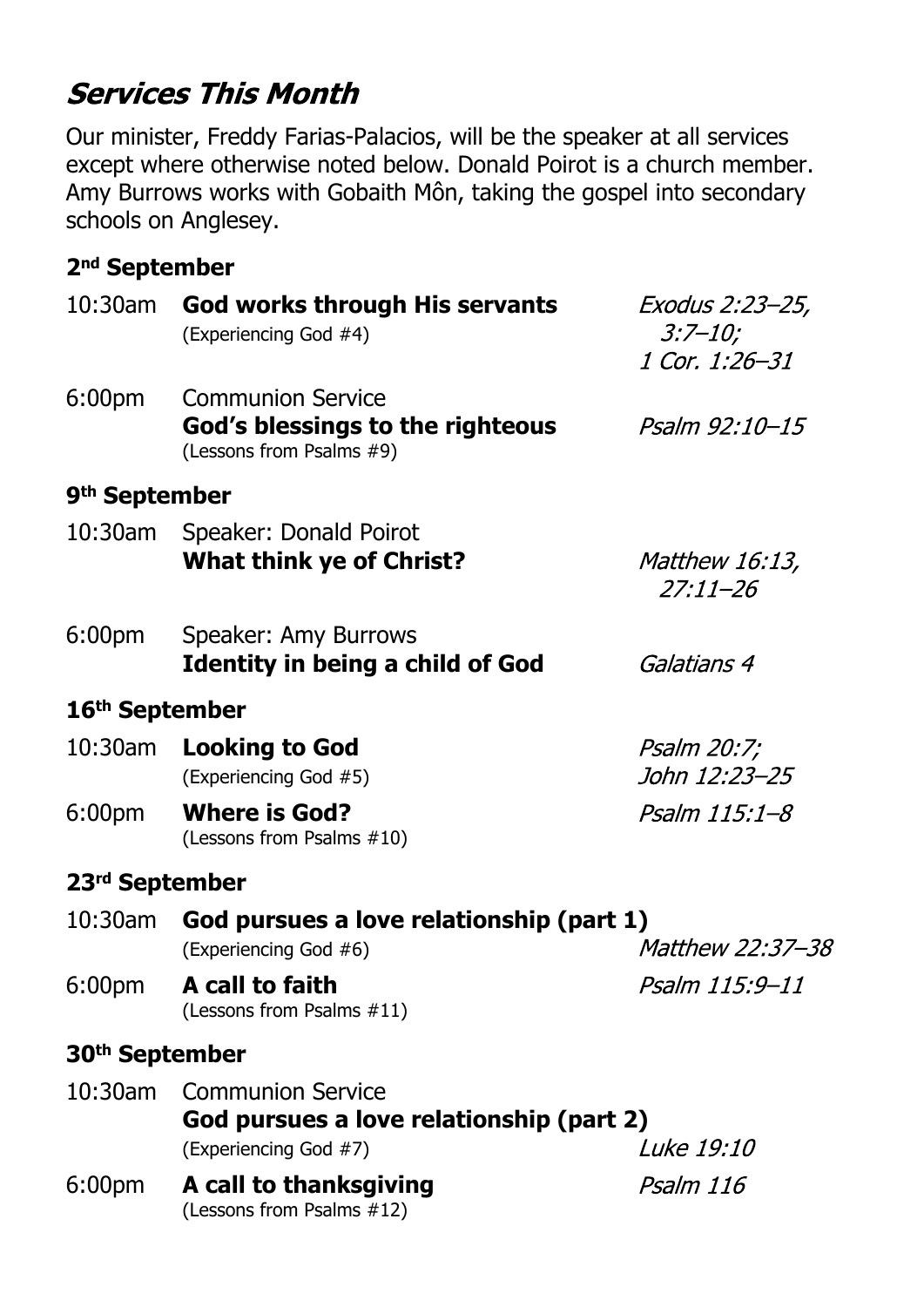## **Dates for Your Diary**

| <b>Saturdays</b> | 8:30am             | Prayer meeting in the Twrgwyn Room.                       |
|------------------|--------------------|-----------------------------------------------------------|
| <b>Sunday 2</b>  | 2:15 <sub>pm</sub> | Service at Plas Garnedd residential home in<br>Llanberis. |

Please note that Freddy will be away from 4th to 10th September.

| <b>Wednesday 5</b> 10:30am |                    | Men's prayer meeting followed by coffee.                                                            |
|----------------------------|--------------------|-----------------------------------------------------------------------------------------------------|
| <b>Saturday 8</b>          | 2:30 <sub>pm</sub> | Singing group rehearsal for carol service<br>(to be followed by further weekly<br>rehearsals).      |
| <b>Tuesday 11</b>          | 7:30pm             | Monthly prayer meeting in the chapel.                                                               |
| <b>Saturday 15</b>         | 5pm                | <b>Café Church</b> in Canolfan Penrallt, with<br>visiting speaker Dave Garlick.                     |
| <b>Monday 17</b>           | 10:30am            | Church Walk at Llyn Gwynant.                                                                        |
| <b>Tuesday 25</b>          | 7:30pm             | <b>Experiencing God course continues (also</b><br>on Thursday 27 <sup>th</sup> at 10am and 7:30pm). |
| <b>Saturday 29</b>         | $10:30$ am $-2$ pm | Autumn Fair in Canolfan Penrallt, with Chris<br>& Anna Hembury.                                     |

Please see the Noticeboard section of this newsletter for more about many of these events.

## **News of People**

We were saddened by the death of Tony Mason last month, but give thanks for his life and faith. We continue to hold Joan in our prayers.

Phil McKenna had surgery on his ankle in late August. Please pray for both Phil and Eileen.

As many of you will know, Peter Cousins, will be undergoing surgery in late September. Please pray for a successful outcome and a speedy recovery.

Ruth Bevan is heading to Chad in September to revisit the Guinebor II hospital where she spent some time working last year (and where our mission partner Claire Bedford is based). Please pray for a safe and productive trip.

## A note from Joan Mason

"Thank you" is a very inadequate word for the wonderful support you have given me through cards, telephone calls and above all being present at Tony's thanksgiving service on 16th August. Once again, thank you and God bless you all.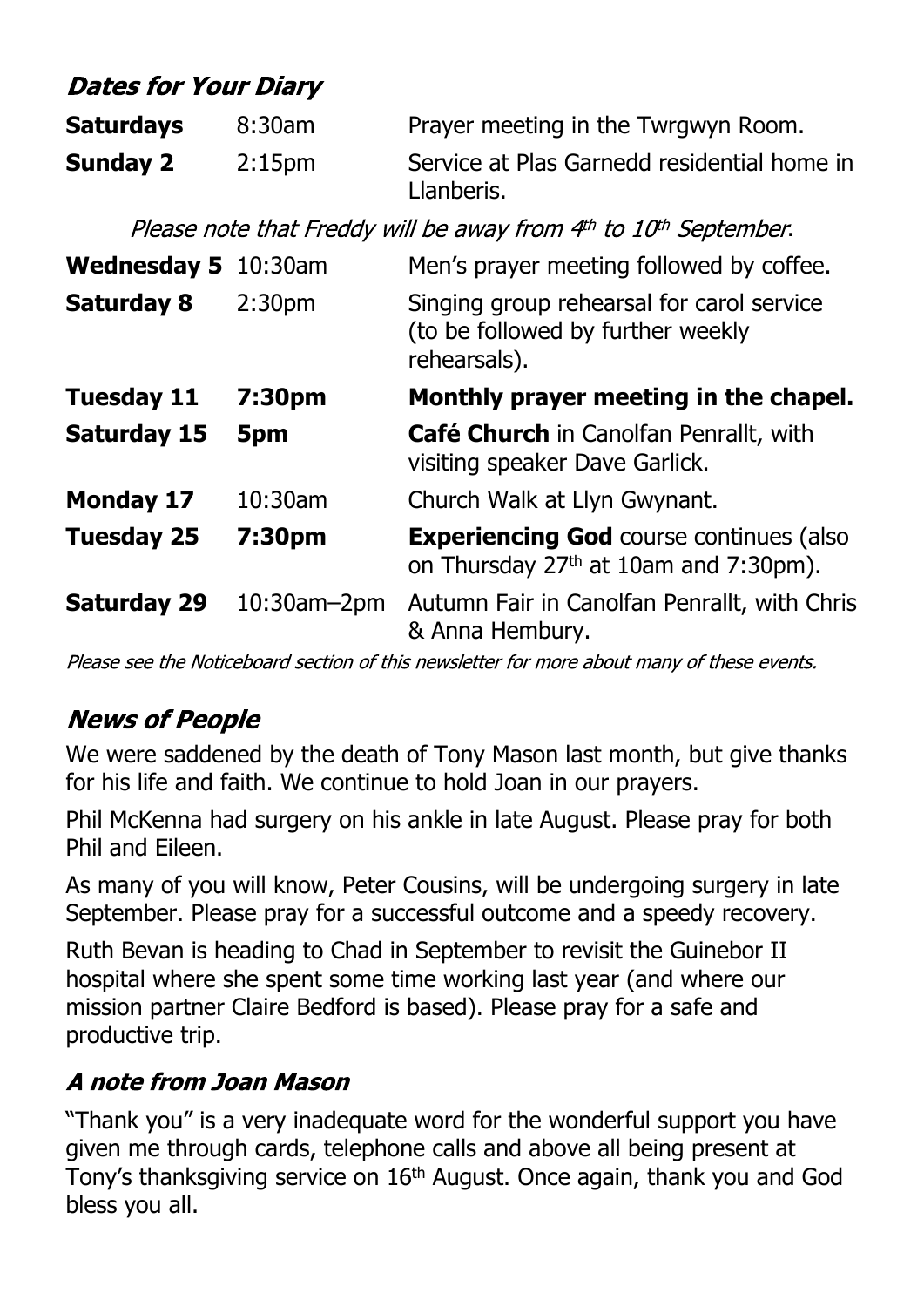#### **Homegroups**

Many of our folk meet in small groups during the week for Bible study, prayer and fellowship. We encourage you to join one of these groups if you are able to. NB groups generally do not meet on the week of the monthly prayer meeting or the Experiencing God course and may not meet all other weeks - please check with the named contact. All landline numbers below have the 01248 area code.

| <b>Day</b> | <b>Time</b>        | <b>Group Name</b>             | <b>Contacts</b>                                     |
|------------|--------------------|-------------------------------|-----------------------------------------------------|
| <b>Mon</b> | 7:00pm             | <b>Delta</b>                  | Brian Wheatcroft (602516)<br>Pat MacKenzie (670948) |
| <b>Tue</b> | 7:30 <sub>pm</sub> | <b>Nilgiri</b>                | Joan Beer (353874)                                  |
| <b>Tue</b> | 7:30 <sub>pm</sub> | Tyddyn Isaf<br>(Menai Bridge) | <b>Magnus Forrester-Barker</b><br>(717570)          |
| <b>Wed</b> | 2:00 <sub>pm</sub> | Carers                        | Carol Morris (208407)                               |
| <b>Wed</b> | 7:30 <sub>pm</sub> | Bryn Eithinog                 | <b>Freddy Farias-Palacios</b><br>(07506710694)      |
| <b>Wed</b> | 7:30 <sub>pm</sub> | <b>Nomads</b>                 | Pat & Roger Borlace (713146)                        |
| <b>Thu</b> | 10:30am            |                               | Llanfairpwll (am)   Sue & Lawrence Moss<br>(713793) |
| Thu        | 7:30 <sub>pm</sub> | Llanfairpwll (pm)             | Sue & Lawrence Moss<br>(713793)                     |
| Thu        | 7:30 <sub>pm</sub> | <b>Ogwen Valley</b>           | Brian & Kate Wheatcroft<br>(602516)                 |
| Fri        | 10:30am            | The Lydias                    | Freda Birchall (371316)<br>Lesley Jackson (680330)  |

## **Children's Birthdays in September**

16<sup>th</sup>: Graham Bendall Jones; 17<sup>th</sup>: Amy Harmens; 19th: Jessica Blair; 22<sup>nd</sup>: Shannon O'Malley; 24<sup>th</sup>: Elin Gwilliam; 25<sup>th</sup>: Ned Allen; 29<sup>th</sup>: Naomi Burton

#### Deadline for next month's newsletter: Sunday 23rd September.

Please send information to Magnus (office@penrallt.org; 01248 353355). All notices should be submitted in writing (preferably by email) as early as possible.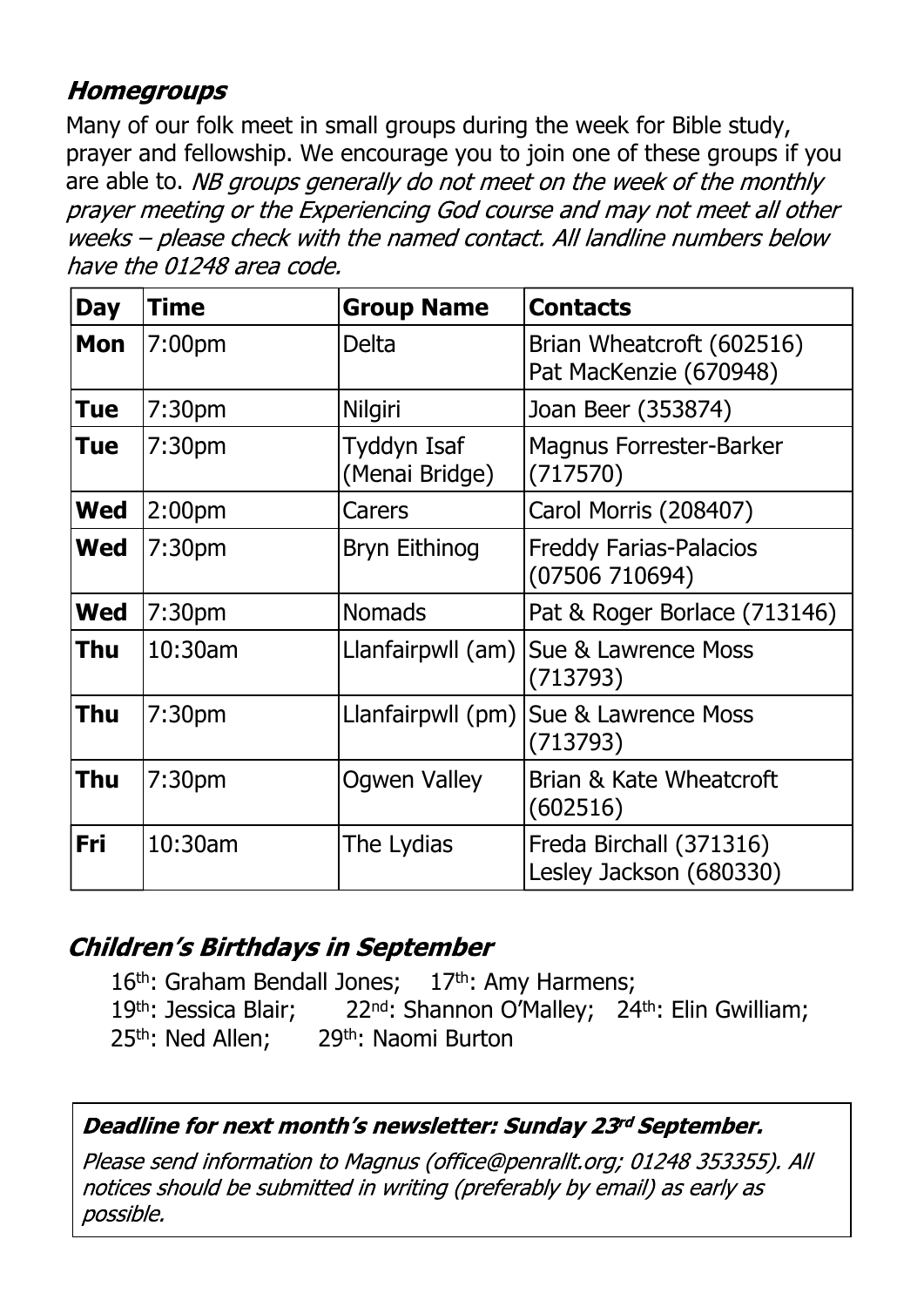## **Noticeboard**

#### *◊* **Autumn Fair**

#### Saturday 29th September 10:30am-2pm

Janet Smith and Joan Mason will be holding an Autumn Fair in support of Chris and Anna Hembury and their work with Hull Youth For Christ. Chris and Anna will be joining us for the day so it will be a good chance to meet them as well as to support their work (they are also the subject of the *Focus* article at the end of this newsletter). Janet and Joan will be looking for volunteers to help with stalls, as well as articles for the stalls. Please speak to them if you would like to help them in any way. Please pray for the event, too.

## *◊* **Café Church**

## Saturday 15th September 5pm

This is a time when we can meet together in fellowship in our church, but instead of sitting in rows we have a café. You can enjoy relaxing with your friends and chatting about God and related issues. It's a time for everyone from all walks of life, and we welcome you in. Our programme will vary from month to month with live musicians, games, storytelling, video… You name it, we'll try it!! Normally these events will be on Sundays but the first one is on Saturday 15th September at 5pm; our guests will be **Ana & Dave Garlick**. They have worked in Ecuador for about 12 years in a foundation called Mano & Mano, working with children, young people and families trying to reflect the love of Christ in word and deed. They write "We are also keen to try and encourage and help churches in the UK when we visit back here through speaking and writing. We look forward to meeting folk in the church in Bangor on Saturday 15th. God bless, Dave y Ana"

## **◊ Carol Service singing group**

In preparation for the carols by candlelight service that we are planning to hold on Sunday 16th December, John Jackson is putting together a singing group to participate in the service. It appears that the least bad time for rehearsals is Saturday afternoon, so there will be weekly rehearsals starting on 8th September, at 2:30pm in Penrallt. All are welcome to join, and prior experience of singing in a choir or ability to read music is not required.

## **◊ Church Lunch**

#### Sunday 2nd Sepember

We will, as usual, have a church lunch on the first Sunday of the month. Please bring enough buffet-style food for yourself and a few others.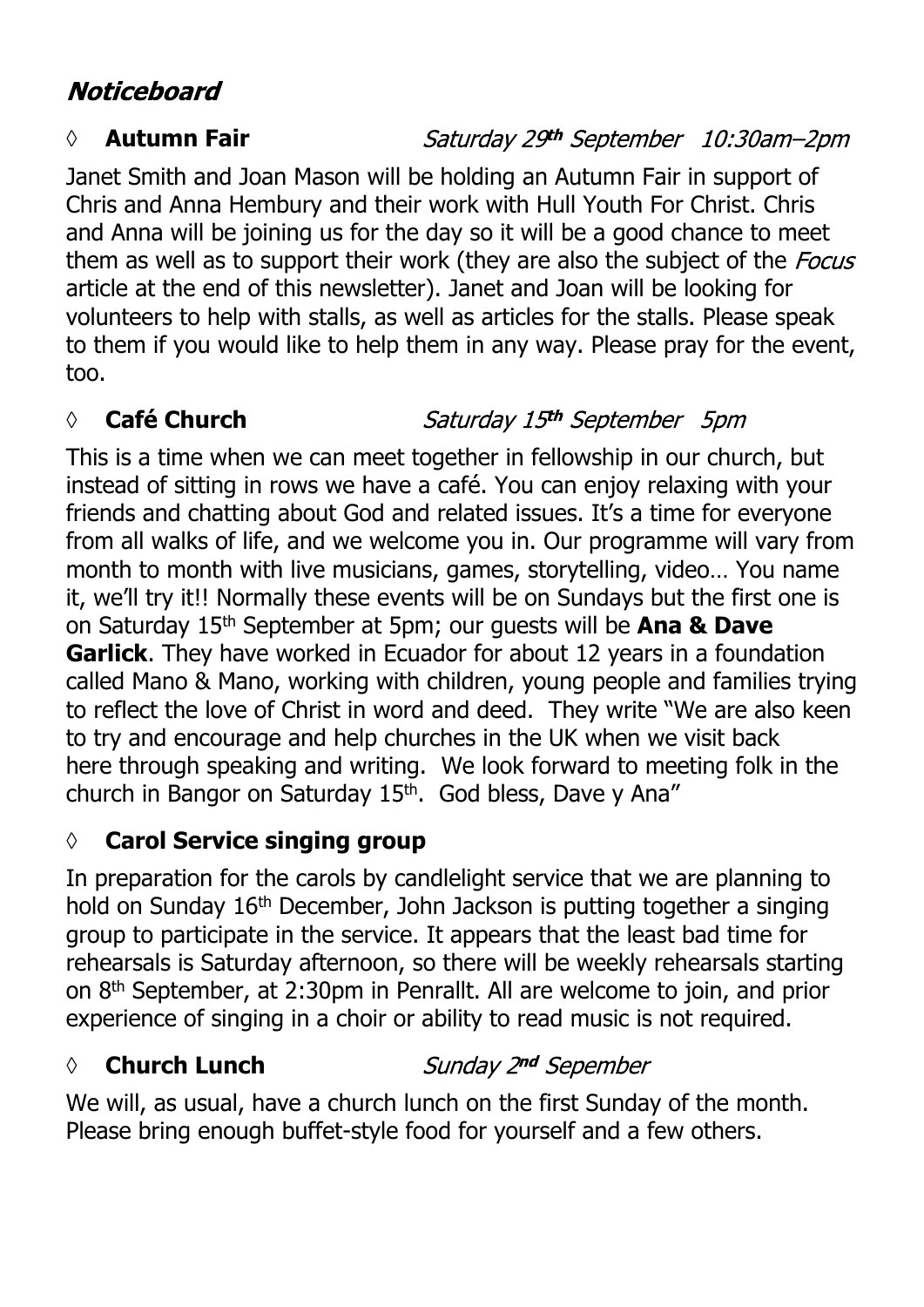#### *◊* **Church Walk**

Monday 17th September

September's church walk will be in the region of Llyn Gwynant and the Watkin Path. Park alongside the lake (Llyn Gwynant) then process around the lake and up the Watkin Path as far as the falls and old quarries. Good photo opportunities! Quite how far along the WP will depend on time and weather. Meet at 10:30 alongside the lake; bring packed lunch and something to sit on as the ground may be wet. Walking poles, staff or stick may be helpful too. The walk will be led by Andrew March.

#### *◊* **Monthly Prayer Meeting** Tuesday 11th September 7:30pm

Our monthly mid-week prayer meetings are for the whole congregation and all are warmly encouraged to attend. The meetings usually take place in the chapel, and last about an hour. The next two meetings after this one will be on Wednesday 10<sup>th</sup> October and Thursday 8<sup>th</sup> November.

#### **◊ Pastoral Help**

If you have issues of concern about your own or someone else's welfare, please contact a member of the Pastoral Care team: Adrienne Ferrada; Gwen Hicks (353648); Geoff Moore (410582); Lawrence Moss (713793); Helen Thomas (600174); Roshni Verghese (07967 320048).

## **◊ Pray for Penrallt Every Day**

We believe in prayer and encourage people to pray. You can send prayer request to our electronic diary via office@penrallt.org (there are also prayer cards in the church porch that you can fill in). Better still, you can receive the prayer diary straight to your inbox every Monday (or occasionally on Tuesdays) by emailing the office now and requesting to be put on the list. For more immediate and interactive sharing of prayers, search on Facebook for Penrallt Prayer Point and send a request to join our group.

## **◊ Rough Sleepers**

We do not recommend giving money directly to the rough sleepers in Upper Bangor. You will find labelled envelopes in the porch for a gift that will buy meal vouchers which are distributed to the homeless by the Cathedral; this certainly would be a more meaningful form of help.

## **◊ Sunday Afternoon Services**

We usually visit local residential homes on the first Sunday afternoon of the month, alternating between Haulfre (in Llangoed, near Beaumaris) and Plas Garnedd (in Llanberis). The services start at 2:15pm and last roughly half an hour. This month we will be going to **Plas Garnedd** on 2nd September.